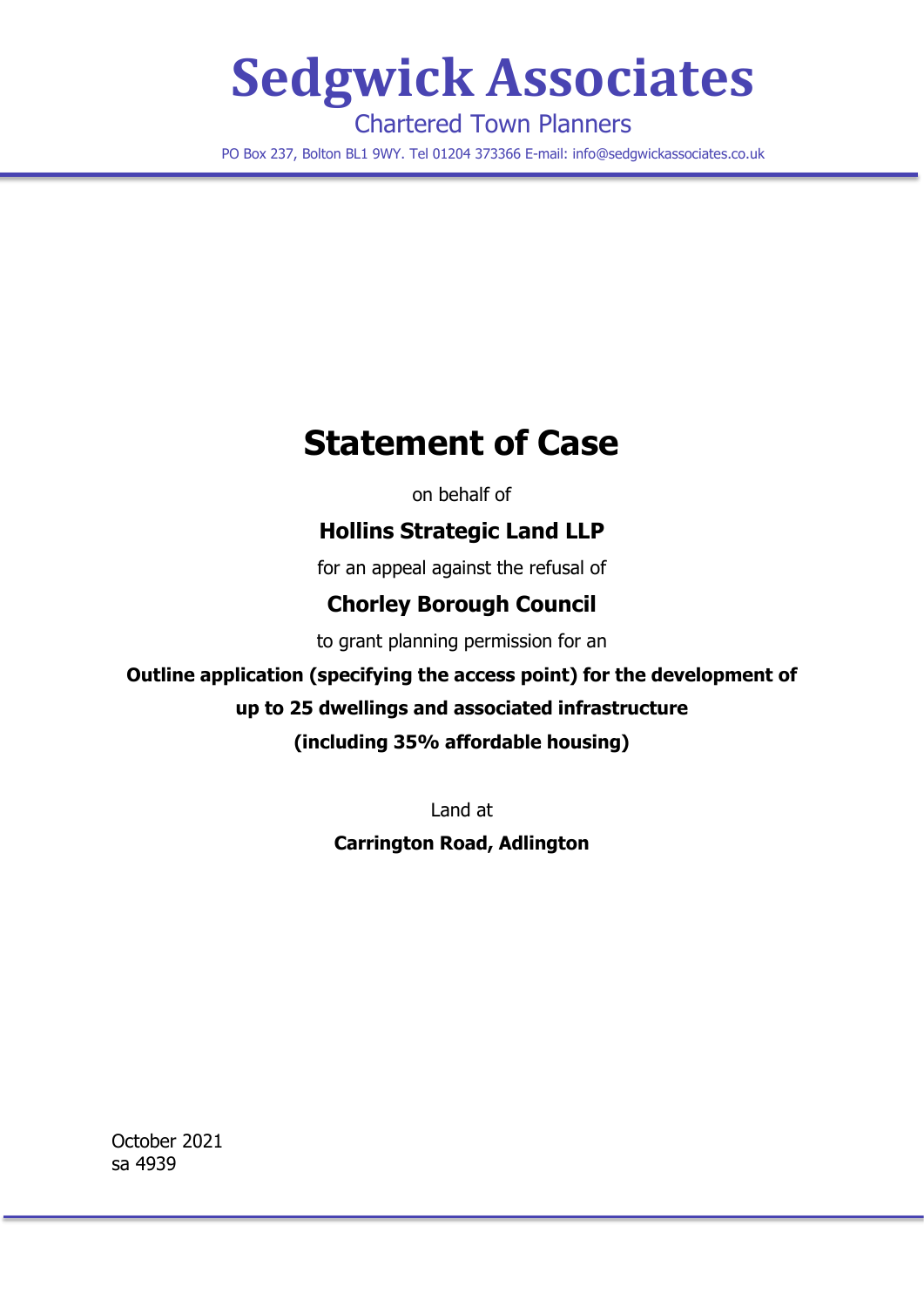#### **STATEMENT OF CASE ON BEHALF OF THE APPELLANT**

#### **1. Introduction**

1.1. This appeal is against the refusal of Chorley Borough Council to grant outline planning permission (specifying the access point) for the development of up to 25 dwellings and associated infrastructure (including 35% affordable housing). The application was refused on 13/04/2021 for three reasons:

> *1. The proposed development would be located within an area of Safeguarded Land as defined by the Chorley Local Plan 2012 - 2026. Chorley has a five year housing land supply as required by the National Planning Policy Framework. The proposal therefore conflicts with policy BNE3 of the Chorley Local Plan 2012 - 2026. It is not considered that there are material considerations put forward in favour of the development are sufficient to outweigh the presumption against it.*

> *2. The application site is proposed in isolation from the wider site allocation BNE3.3 of the Chorley Local Plan 2012 -2026 and, therefore, leads to a piecemeal approach to the development of the wider site which results in an unsustainable form of development. It fails to consider patterns of movement and connectivity which means that the development does not integrate or function well with the surrounding area. The proposal does not, therefore promote sustainable transport options for people or secure a high-quality inclusive design. The proposal is, therefore, contrary to policy 17 of the Central Lancashire Core Strategy 2012, policy ST1 of the Chorley Local Plan 2012 - 2026 and the National Planning Policy Framework.*

> *3. The proposed development would be inappropriate development in the Green Belt and, therefore, harmful by definition. There would also be other harm through encroachment. It is not considered that there are very special circumstances to overcome the definitional harm to the Green Belt and additional harm caused through encroachment. The proposal is therefore contrary to the National Planning Policy Framework.*

1.2. The planning application was validated by the LPA on 09/11/2020. It was reported to the planning committee on 12/04/2021 in main and supplemental reports.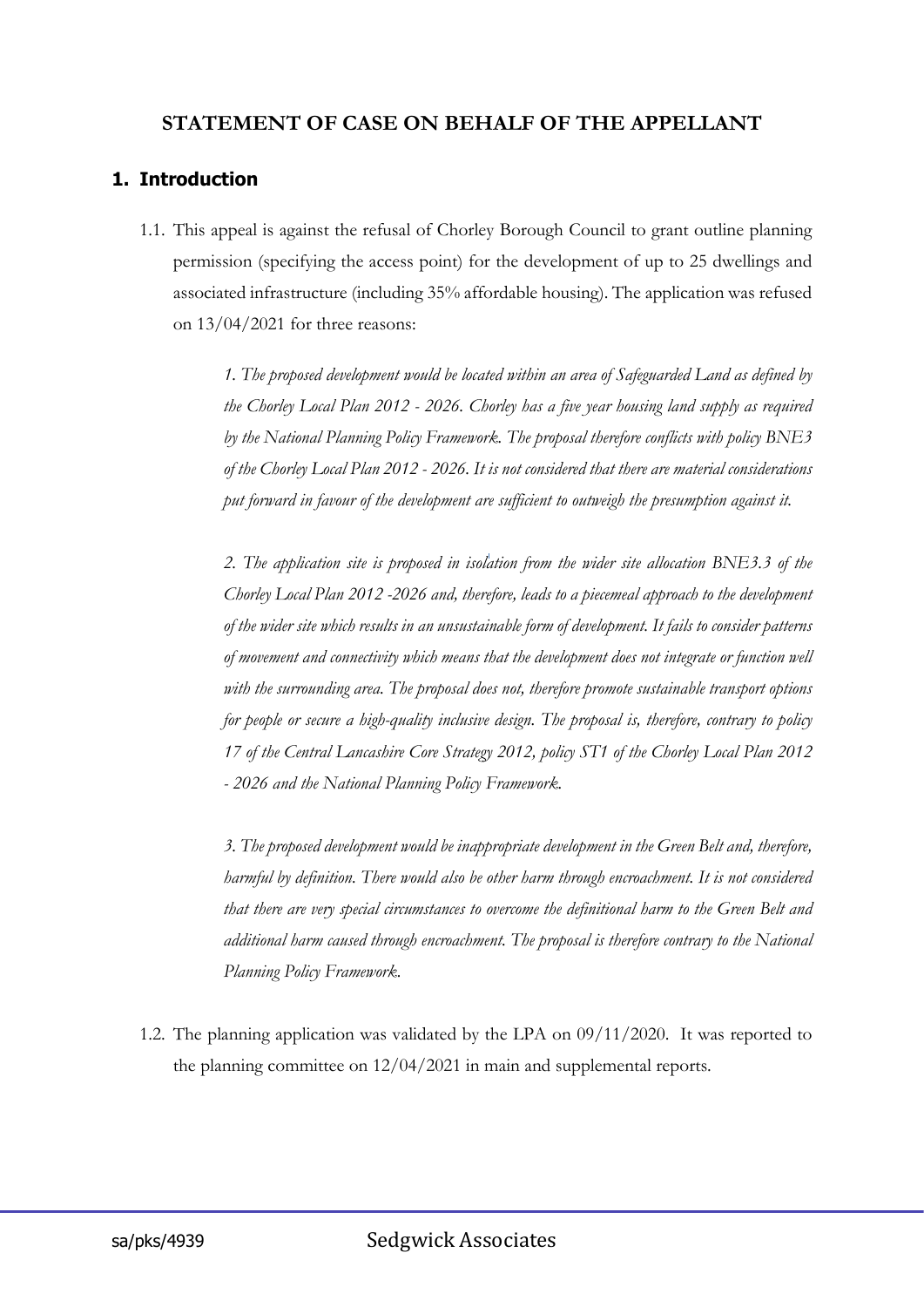#### **2. Case for the Appellant**

2.1. The main planning issues in this case are:

- Whether or not the Council is able to demonstrate a five-year housing land supply;
- Whether or not the most important policies of the Development Plan for determining the appeals are out-of-date;
- Whether the proposals would include inappropriate development in the Green Belt;
- Whether or not the proposal integrates satisfactorily with the surrounding area with particular regard to patterns of movement and connectivity;
- Whether any adverse effects, including conflict with the Development Plan considered as a whole, would be outweighed by other material considerations.
- 2.2. Planning law requires that applications for planning permission be determined in accordance with the development plan, unless material considerations indicate otherwise.
- 2.3. The Development Plan comprises:
	- Central Lancashire CS (adopted July 2012 and covering 2010 2026);
	- Chorley Local Plan (adopted July 2015 and covering 2012 2026); and
	- Lancashire Minerals and Waste Local Plan, adopted in March 2009
- 2.4. The site is Safeguarded Land under Local Plan policy BNE3. This policy is severely restrictive of development in Safeguarded Land and its supporting text follows the NPPF in stating that the purpose of Safeguarded Land is to provide for future needs beyond the Plan period. The NPPF provides that on such land planning permission *"should only be granted following an update to a plan which proposes the development."* It follows that the starting point in this appeal is that the proposals are not in compliance with the Development Plan. Therefore, as a determination is to be made in accordance with the Development Plan unless material considerations indicate otherwise, a proposal to develop on Safeguarded Land requires a balance to be struck between the breach and the benefits of the scheme.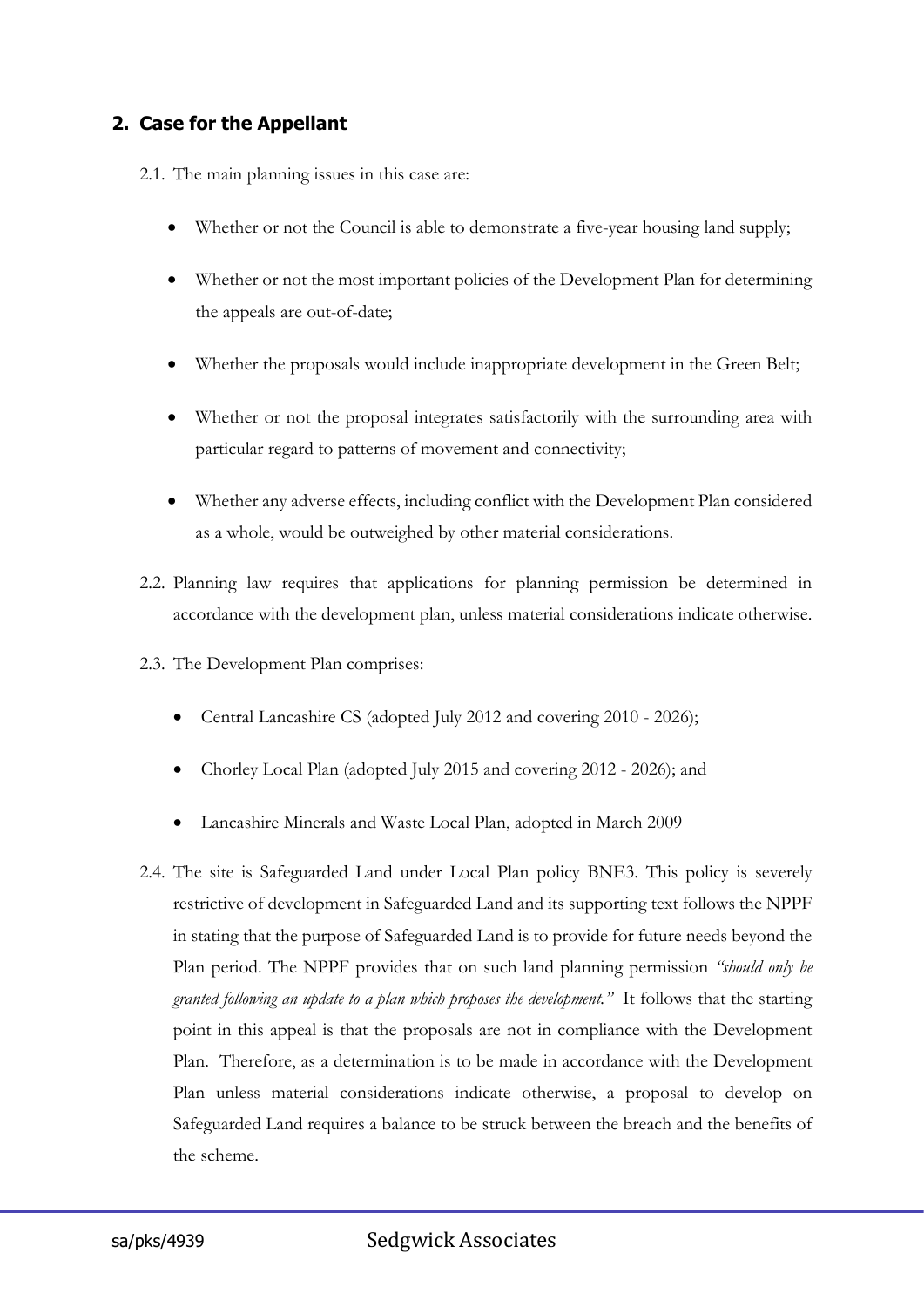# **Issue 1 Whether or not the Council is able to demonstrate a five-year housing land supply;**

- 2.5. The Council's Five Year Housing Supply Statement for Chorley, May 2021, at Table 7 calculates that there is a 14.4 year supply of housing land. This relies on deducting completions above the minimum Policy CS4 requirement of 417 dwellings a year being deducted from the future housing land requirement. This approach, which includes the required 5% buffer, provides an annual requirement of 109 dpa dwellings, which falls far below the average annual completion rate over the past 11 years of 574 dwellings. It is also based on the out-of-date Policy CS4 requirement and not the current standard method.
- 2.6. At a time when the government's revised National Planning Policy Framework, published earlier this year, restates at §60 the governments objective of significantly boosting the supply of homes CBC uses a method of calculation of housing land supply that is clearly flawed in that it reduces the annual requirement to a quarter of the policy requirement and less than a fifth of the actual outturn of additional homes in the borough over the past 11 years.
- 2.7. Not only does Chorley's calculation of housing requirement fail by a wide margin to deliver on the government's objective of significantly boosting housing supply, it fails to take into account the annual need for new affordable homes estimated, for instance, in the SHMA 2017 as 146 dpa. Therefore, even if all the new dwellings met the tests for affordable homes, the councils affordable housing deficit would increase significantly year on year.
- 2.8. The appellant will conclude that CBC is failing to meet the requirements of national planning policy by a wide margin in using a method of deducting dwellings completed above the minimum requirement from its housing requirement and in fact has only a housing land supply of between 2.5 and 3.5 years.
- 2.9. Notwithstanding the conclusions on five-year housing land supply, the appellant will show that the NPPF recognises small and medium sized sites can make an important contribution to meeting the housing requirement of an area and are often built-out relatively quickly. The NPPF requires authorities to identify land to accommodate at least 10% of their housing requirement on sites no larger than one hectare. The appellant will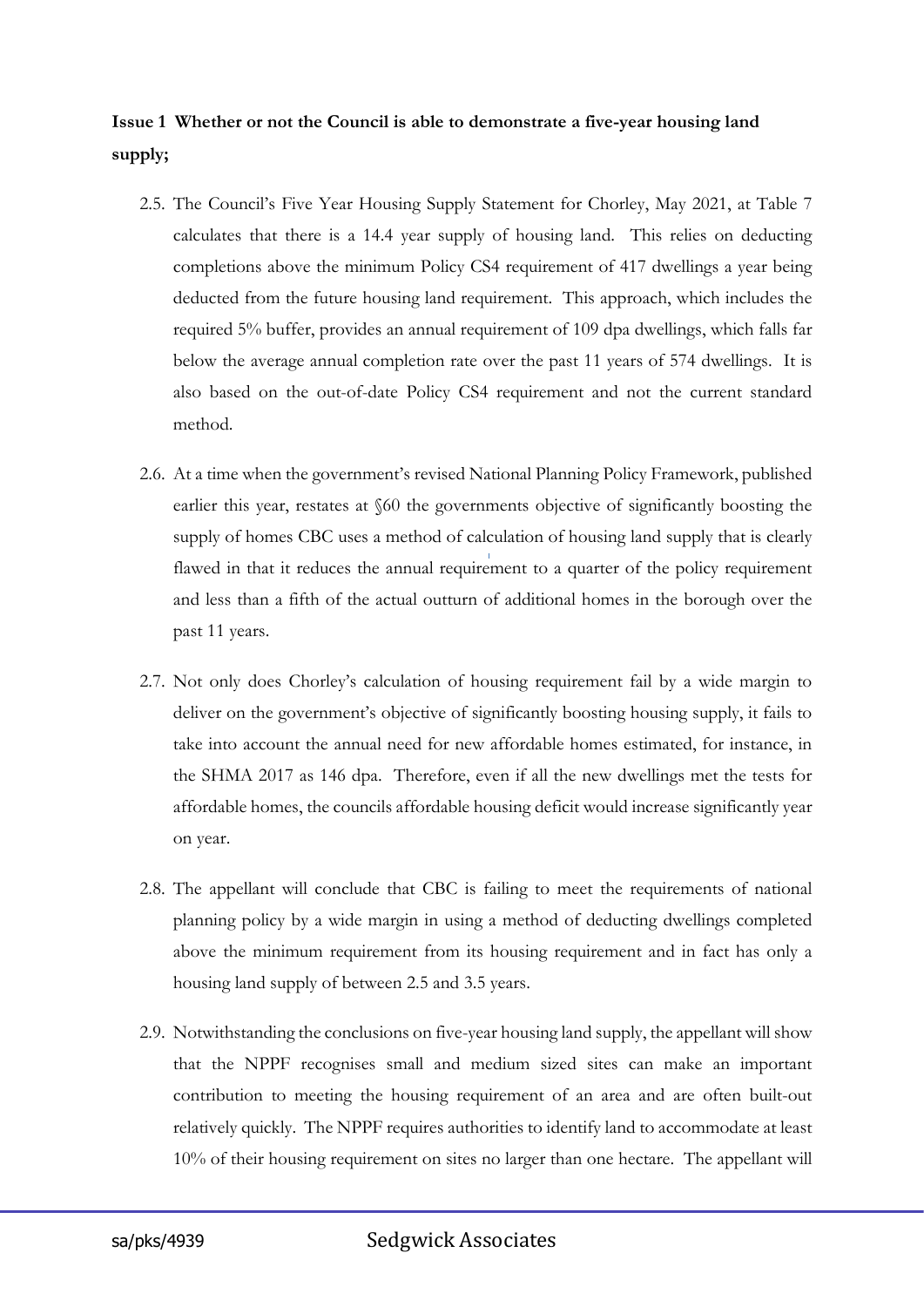show that the Council's forward supply of small and medium-sized sites is insufficient to meet this requirement and that the appeal site would make a worthy contribution. The appellant will show it has a strong track record in delivering outline consents.

# **Issue 2 Whether or not the most important policies of the Development Plan for determining the appeals are out-of-date**

- 2.10. It is the Appellant's case that the most important policies are CS Policy 1 and CS Policy 4 and LP Policy BNE3. Policy CS 1 Locating Growth is not out of date. It identifies Adlington as an Urban Local Service Centre where some growth and investment is encouraged. CS Policy 4, which established housing land requirements based on the government's 2003 household forecasts is out of date and this is accepted by Chorley and the other Central Lancashire districts, specifically in the Memorandum of Understanding (MoU) dated April 2020. Policy BNE3 is preventing the Council from being able to provide an adequate housing land supply, against its standard method LHN within the current plan period to 2026 and so it too is out-of-date.
- 2.11. The NPPF, at  $\{11 \}$ , states:

*…*

*"where there are no relevant development plan policies, or the policies which are most important for determining the application are out-of-date, granting permission unless:*

*ii. any adverse impacts of doing so would significantly and demonstrably outweigh the benefits, when assessed against the policies in this Framework taken as a whole".*

- 2.12. The appeal is therefore to be determined against the policies of the Framework, taken as a whole. Key elements of this are to boost the supply of housing, and to demonstrate a 5-year deliverable supply of housing land when assessed against housing requirements using the standard method of assessing housing need. As CBC cannot demonstrate that it meets these policy requirements, it is correct to consider the appeal site as an appropriate location for new homes as policy BNE3 safeguarding it from development prior to the review of the local plan is out of date and preventing the council from meeting its needs for market and affordable housing.
- 2.13. The appeal site, along with all other areas of land safeguarded under policy BNE3 bar one, are proposed for allocation in the emerging local plan review. Not only is the release of this site for housing development appropriate, it is one of the few sites in the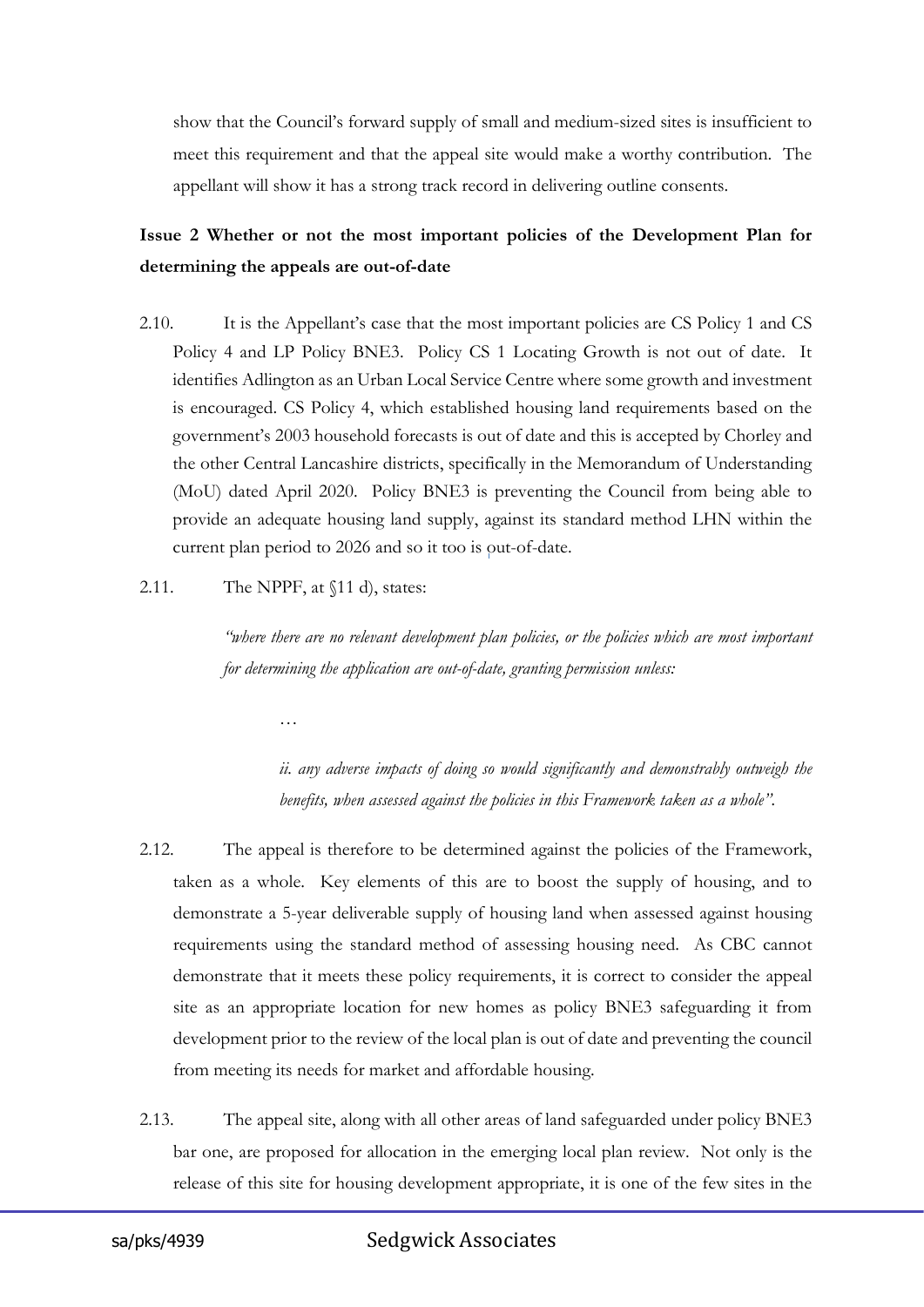borough capable of providing urban expansion that is not protected by the Green Belt as 72% of Chorley's area is Green Belt.

- 2.14. The emerging Local Plan Review is under preparation and the plan period will be from 2021 to 2036. On this basis, the new plan period has started. The current timetable suggests adoption of the Local Plan Review by November 2023. Whilst full weight cannot be given to the emerging Local Plan Review, it remains a material consideration that the appeal site is proposed by Chorley Council as a housing allocation, and allowing the appeal in 2022, followed by reserved matters approval in 2023, would mean development of a site which would contribute to the early housing delivery at the beginning of the plan period and likely post-adoption.
- 2.15. With regard to the next two main issues, an earlier and substantially equivalent outline application was refused on 06/[1](#page-5-0)1/2018 and subsequently appealed<sup>1</sup>. In determining the application, the only reason for refusal related to development of safeguarded land and on the appeal, neither the LPA or inspector had concerns over the issue of Green Belt on a small part of the site, or the fact that the appeal related only to a part of the wider area of safeguarded land. In the absence of any significant change to policy or site-specific circumstances, current reasons for refusal amount to inconsistent decision-making and justification for an award of costs. We would invite the Council to withdraw the issue of Green Belt and integration with the wider safeguarded site to avoid unnecessary time spent by the Inspector at the inquiry and the appellant incurring unreasonable costs.

# **Issue 3 Whether the proposals would include inappropriate development in the Green Belt.**

2.16. In relation to the previous appeal decision on the site, the Inspector recorded, at §7 that:

> *"There is no dispute between the main parties regarding the part of the appeal site that is contained within the Green Belt, and which the appellant has indicated would not be developed as part of the proposal*."

<span id="page-5-0"></span><sup>1</sup> Appeal Ref: APP/D2320/W/19/3228123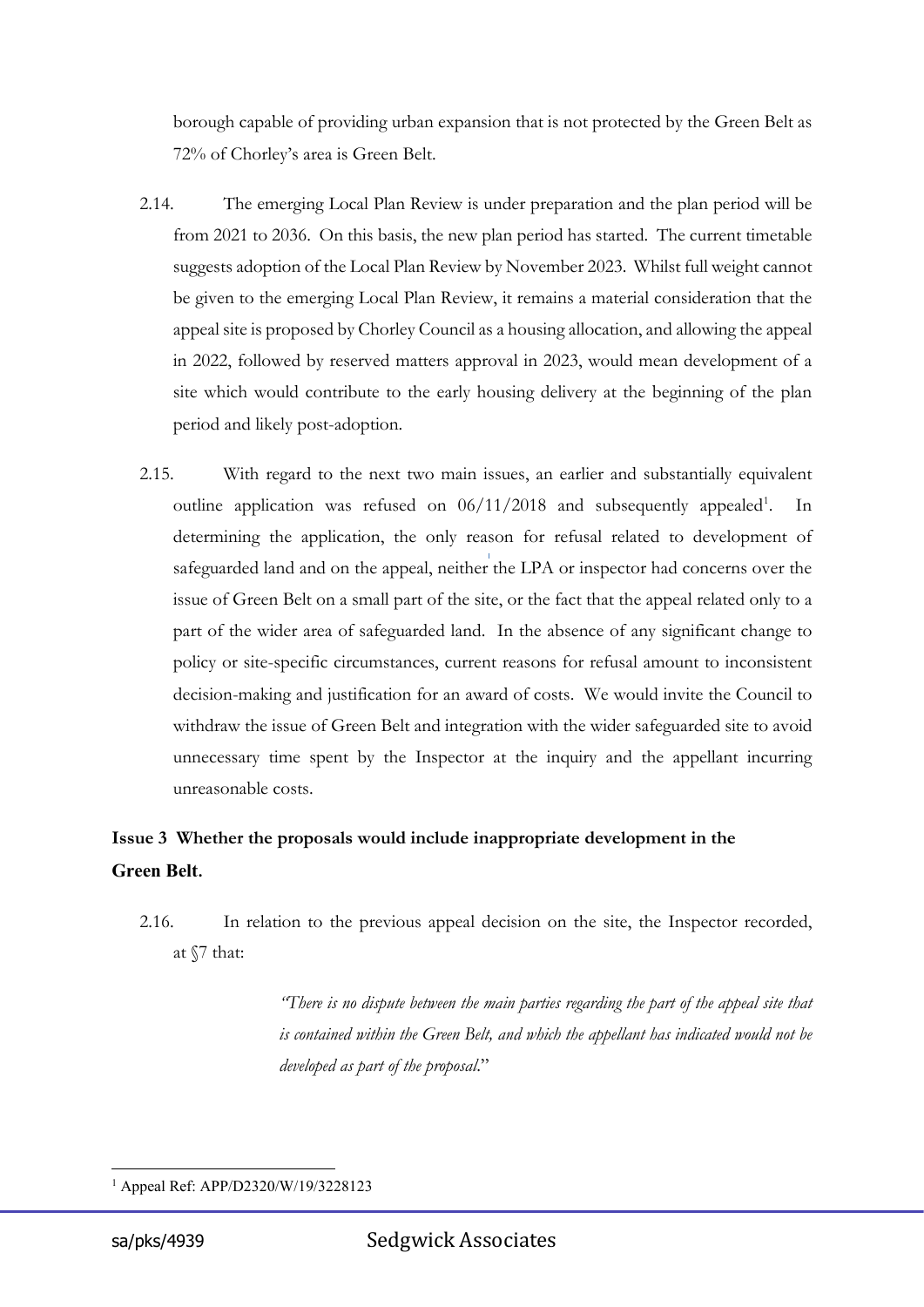2.17. There is no change in the appellant's intentions with regard to the site. As shown on the illustrative layout plan, the area of Green Belt is identified as an area for ecological enhancement and open space and no development that would be inappropriate in the Green Belt would be constructed. The NPPF, at §145 supports this approach:

> *"Once Green Belts have been defined, local planning authorities should plan positively to enhance their beneficial use, such as looking for opportunities to provide access; to provide opportunities for outdoor sport and recreation; to retain and enhance landscapes, visual amenity and biodiversity; or to improve damaged and derelict land."*

2.18. There is therefore no conflict between the proposed development and the development plan in this regard. In any event, exclusion of inappropriate development on this area of Green Belt land can be shown on a parameter plan and be secured by a planning condition if that is considered necessary.

# **Issue 4 Whether or not the proposal integrates satisfactorily with the surrounding area with particular regard to patterns of movement and connectivity**

- 2.19. The appeal site is a parcel of land in single ownership located to the west of the area shown as safeguarded under Policy BNE3.3 in the Adlington inset map of the Chorley local Plan 2012-2026. The prosed vehicular access is from Carrington Road as Stoner Road can only provide pedestrian and cycle access, and not accommodate vehicular traffic. The remaining part of the safeguarded land, which is in multiple ownership, is bounded to the north and east by the Leeds and Liverpool Canal, which serves as a barrier to movement, importantly between the site and Adlington. Even the sole crossing of the canal on a stone canal bridge which carries a PROW is not conveniently related to the Adlington centre. Pedestrian, cycle and vehicular access can only be provided along Bond Street to the south, which as for the appeal site provides easy pedestrian access to the Adlington centre and services, including the rail station and bus services.
- 2.20. It is not considered that developing the wider site as 2 parcels would have any material effect on integration with the surrounding area or on connectivity or sustainability.
- 2.21. It may be that the LPA considers that Bond Street might not be deliverable as an adoptable access into the site. The only alternative would be through the appeal site. If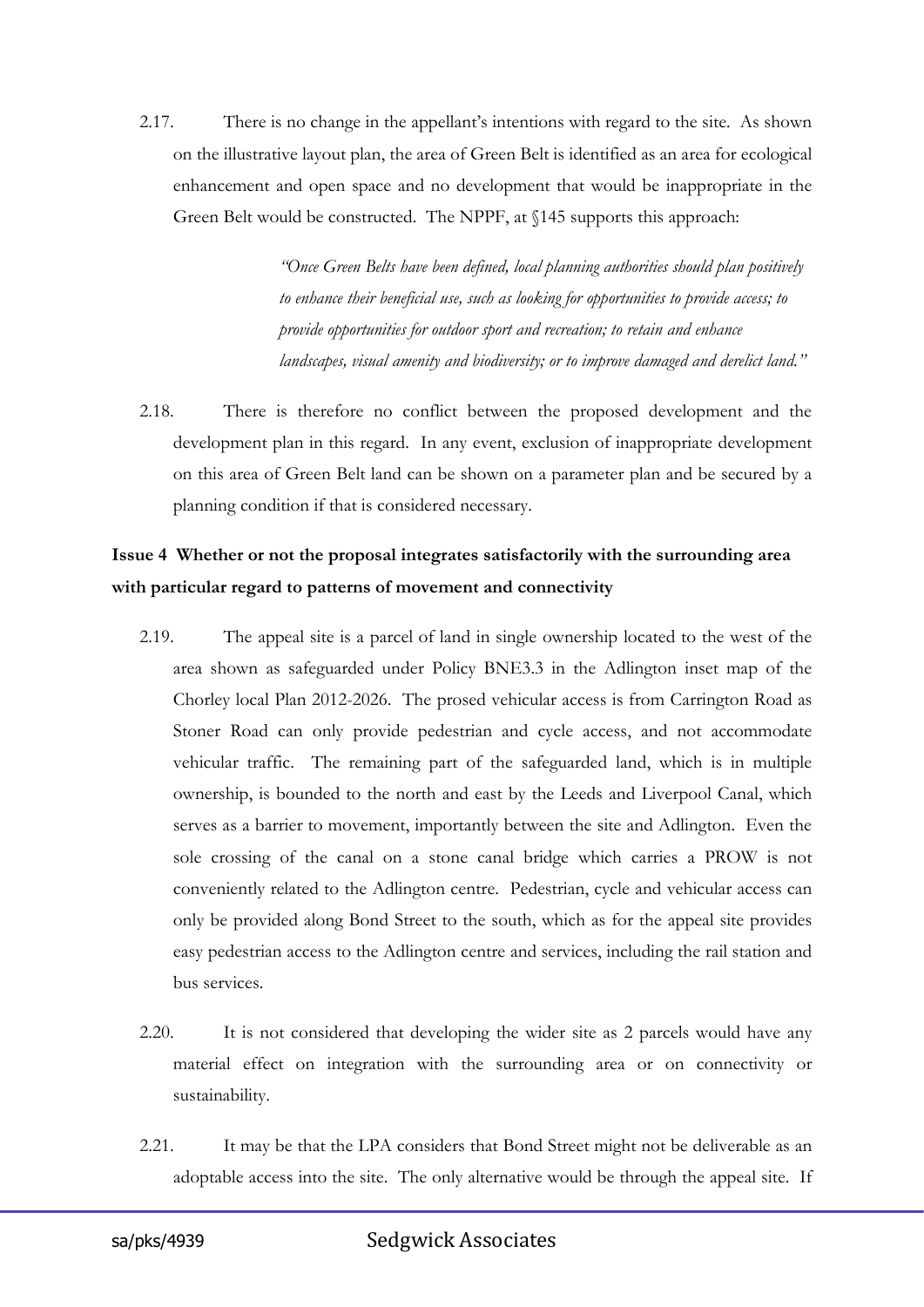that is the case, a condition requiring an adoptable access road, cycle and footwaysthrough the site to the land to the east would be acceptable to the appellant. As it is an outline application, the layout can be designed to accommodate this.

# **Issue 5 Whether any adverse effects, including conflict with the development plan considered as a whole, would be outweighed by other material considerations.**

2.22. From the above assessment, the only adverse effect identified relates to the conflict with Policy BNE3. The site has been safeguarded for future development and the emerging local plan review, the plan period starting from 2021, proposes to allocate it and all but one other BNE3 site for housing development. It is a site that is very well contained on all sides, in a highly sustainable location within easy walking distance of Adlington town centre and its access to shops, bus and rail services, schools, health facilities and sources of employment. CBC is right in proposing that it be allocated for housing development in the forthcoming local plan, and it is a more sustainable location than many other of the draft housing allocations.